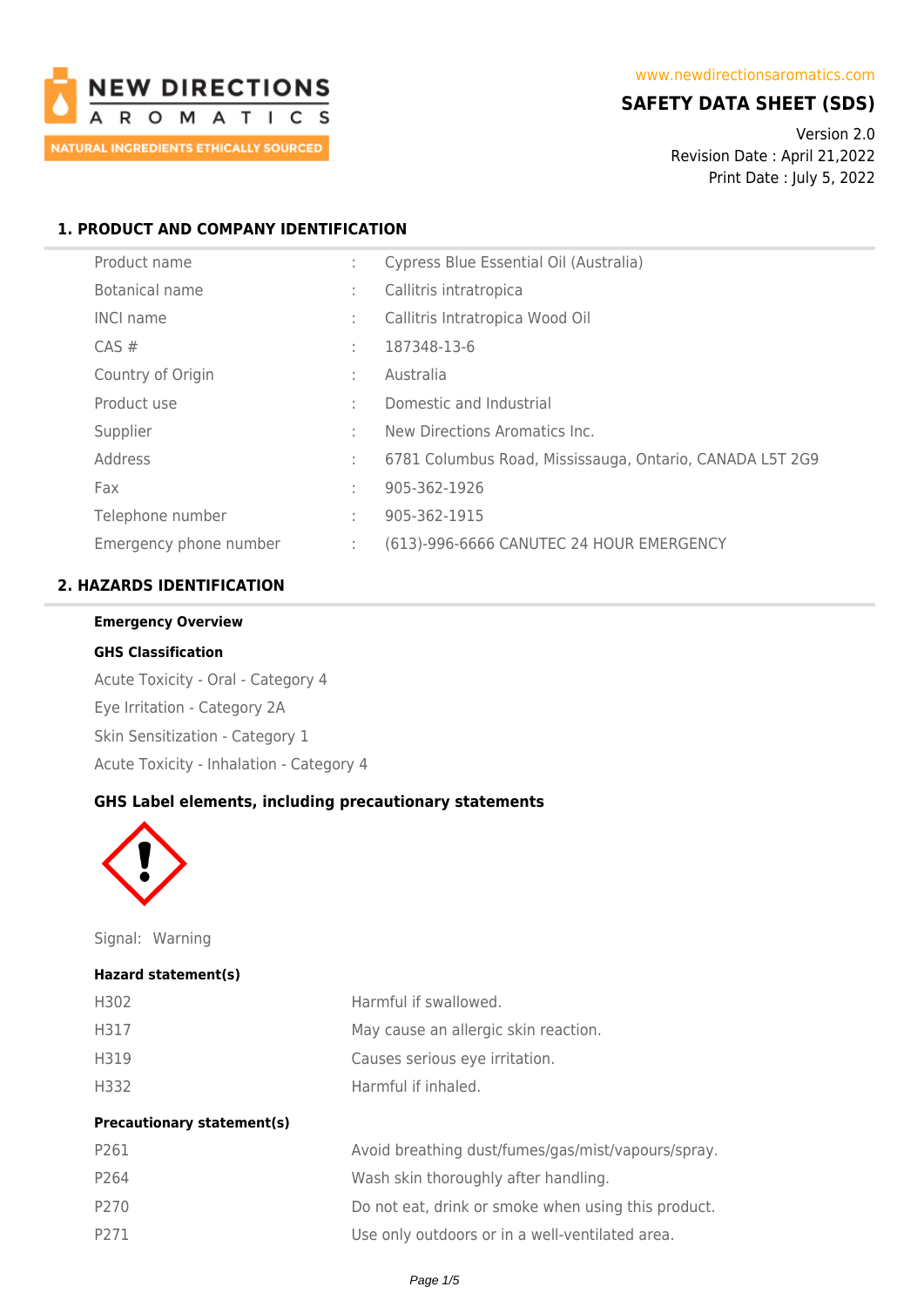| P272           | Contaminated work clothing should not be allowed out of the workplace.                                                              |
|----------------|-------------------------------------------------------------------------------------------------------------------------------------|
| P280           | Wear protective gloves/protective clothing/eye protection/face protection.                                                          |
| P301+P312      | IF SWALLOWED: Call a POISON CENTER/doctor/if you feel unwell.                                                                       |
| P302+P352      | IF ON SKIN: Wash with plenty of water.                                                                                              |
| P304+P312      | IF INHALED: Call a POISON CENTER or doctor/physician if you feel unwell.                                                            |
| P305+P351+P338 | IF IN EYES: Rinse cautiously with water for several minutes. Remove<br>contact lenses if present and easy to do - continue rinsing. |
| P312           | Call a POISON CENTER/ doctor/if you feel unwell.                                                                                    |
| P321           | Specific treatment (see section 4 on this label).                                                                                   |
| P330           | Rinse mouth.                                                                                                                        |
| P333+P313      | If skin irritation or a rash occurs: Get medical advice/attention.                                                                  |
| P337+P313      | If eye irritation persists get medical advice/attention.                                                                            |
| P363           | Wash contaminated clothing before reuse.                                                                                            |
| P501           | Dispose of contents/container according to local regulations.                                                                       |

## **3. COMPOSITION / INFORMATION INGREDIENTS**

| <b>Product Name</b>             | <b>CAS NO</b> | EC NO  | <b>Concentration</b> |
|---------------------------------|---------------|--------|----------------------|
| Callitris Intratropica Wood Oil | 187348-13-6   | $\sim$ | 100 %                |

## **4. FIRST AID MEASURES**

### **Eye contact**

Immediately flush eyes with plenty of cool water for at least 15 minutes. Get medical attention if irritation occurs.

#### **Skin contact**

Remove contaminated clothing. Wash area with soap and water. If irritation occurs, get medical attention.

#### **Inhalation**

If inhaled, removed to fresh air. Get medical attention if symptoms appear.

#### **Ingestion**

Seek medical attention or contact local poison control center.

### **5. FIRE FIGHTING MEASURES**

### **Suitable extinguishing media**

Foam. Dry Powder. Carbon dioxide.

#### **Unsuitable extinguishing media**

Water spray, water jet.

### **Special protective equipment and precautions for fire-fighters**

Wear proper protective equipment. Exercise caution when fighting any chemical fire. Use water spray or fog for cooling exposed containers.

#### **Special hazards arising from the substance or its combustible products**

Hazardous decomposition products may be formed at extreme heat or if burned.

### **Resulting gases**

Carbon oxides.

## **6. ACCIDENTAL RELEASE MEASURES**

**Personal precautions, protective equipment and emergency procedures.**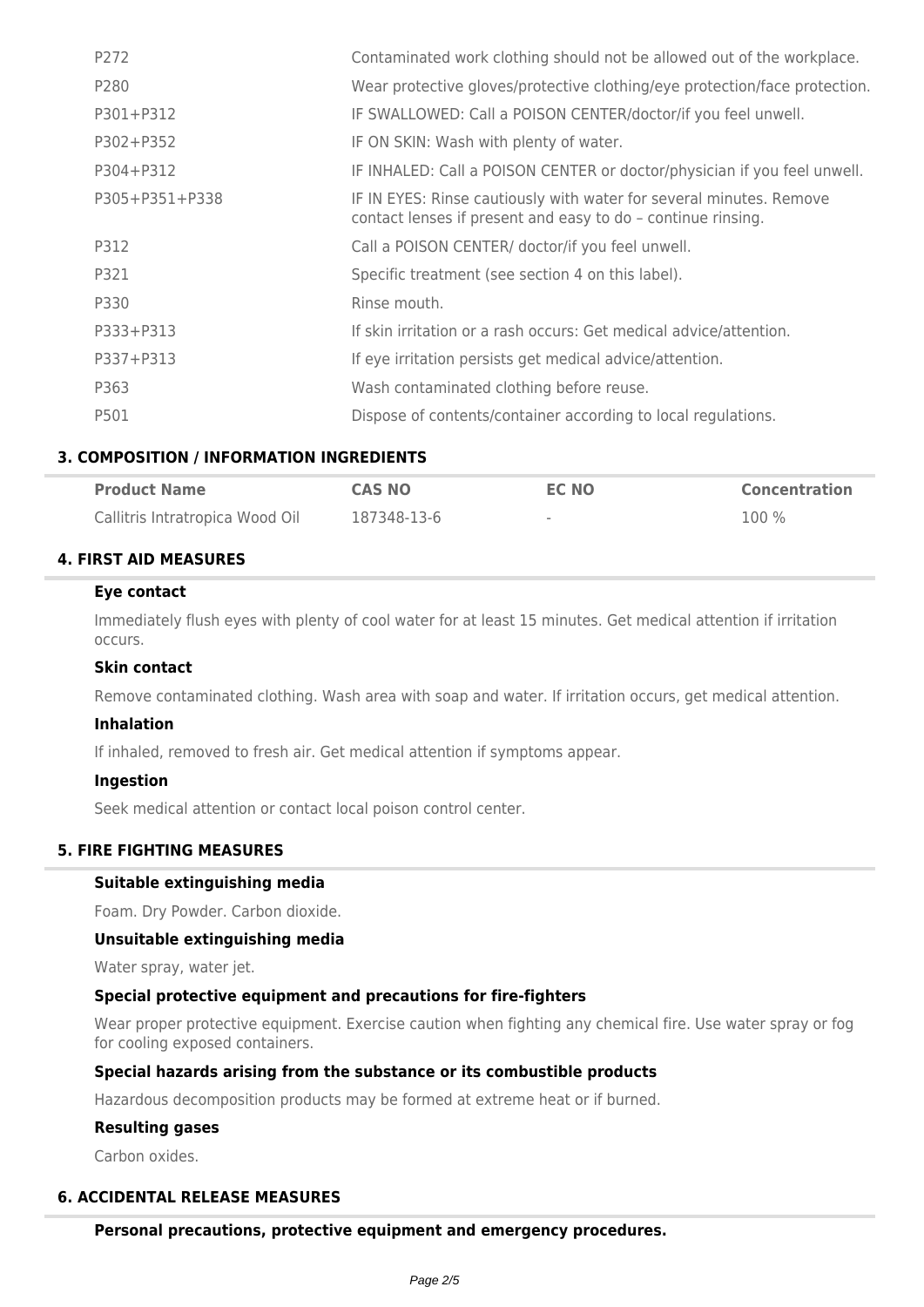Equip clean crew with proper protection. Respiratory protection equipment may be necessary.

## **Environmental precautions**

Prevent entry to sewers and public waters. Notify authorities if product enters sewers or public waters.

## **Methods and materials for containment and cleaning up**

Wipe up little amounts with absorbent material like cloth or pulp. Water and cleaning agent. Absorb with incombustible liquid-binding material (sand, diatomite, universal binders). Dispose of contaminated material as waste according to Section 13.

## **7. HANDLING AND STORAGE**

### **Precautions for safe handling**

No direct lighting. No smoking. Ensure prompt removal from eyes, skin and clothing. Wash hands and other exposed areas with mild soap and water before eating, drinking or smoking and when leaving work. Handle in accordance with good industrial hygiene and safety procedures.

### **Conditions for safe storage, including any incompatibilities**

Provide local exhaust or general room ventilation to minimize dust and/or vapour concentrations. Keep container closed when not in use.

## **8. EXPOSURE CONTROLS AND PERSONAL PROTECTION**

### **Eyes**

Use tightly sealed goggles.

#### **Skin**

If skin contact or contamination of clothing is likely, protective clothing should be worn. Use protective gloves.

### **Respiratory**

In case of insufficient ventilation, wear suitable respiratory equipment.

#### **Ingestion**

Not for ingestion.

**Control parameters**

**Exposure limit values**

**Biological limit values**

## **9. PHYSICAL AND CHEMICAL PROPERTIES**

| Appearance       | Dark blue to bluish green                        |
|------------------|--------------------------------------------------|
| Odor             | Characteristic odor                              |
| Flash point      | $>110^{\circ}$ C                                 |
| Relative density | 0.970 to 0.990 @ 20 $^{\circ}$ C                 |
| Solubility (ies) | Soluble in alcohol and oils. Insoluble in water. |
| Refractive index | 1.493 to 1.513 @ 20 $^{\circ}$ C                 |

### **10. STABILITY AND REACTIVITY**

#### **Reactivity**

This material presents no significant reactivity hazard.

### **Chemical stability**

Chemically stable.

### **Possibility of hazardous reactions**

Hazardous polymerization will not occur.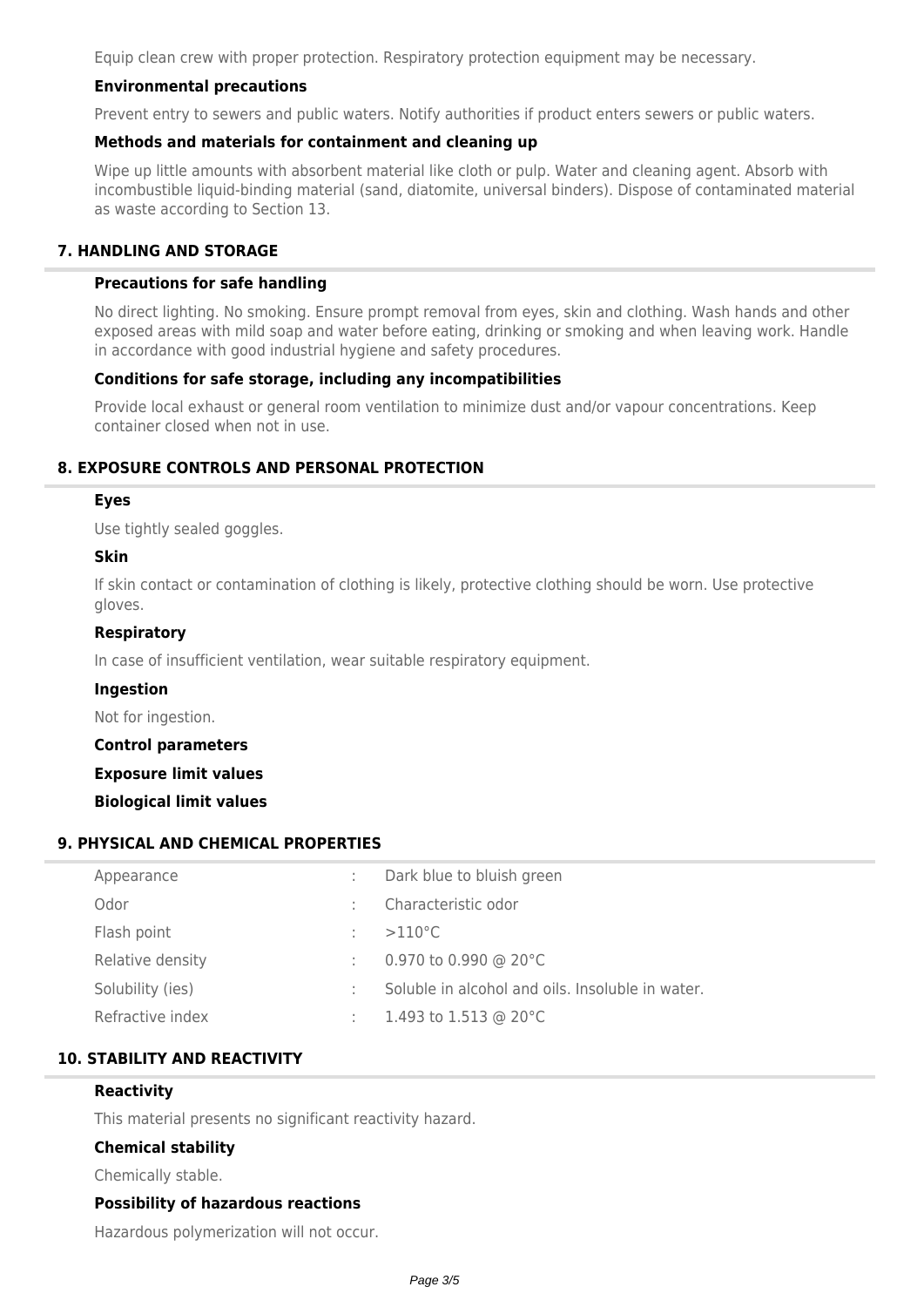## **Conditions to avoid**

No further relevant information available.

### **Incompatible materials**

No further relevant information available.

### **Hazardous decomposition products**

No dangerous decomposition products expected by intended use.

### **11. TOXICOLOGICAL INFORMATION**

#### **Acute toxicity**

Not available.

### **Inhalation**

Inhalation of high concentrations of vapor may result in irritation of eyes, nose and throat, headache, nausea, and dizziness.

#### **Skin contact**

Adverse skin effects should be prevented by normal care and personal hygiene.

#### **Eye contact**

Possible irritation should be prevented by wearing safety glasses.

### **12. ECOLOGICAL INFORMATION**

#### **Ecotoxicity**

Toxic to aquatic organisms, may cause long-term adverse effects environment. Avoid any pollution of ground, surface or underground water.

#### **Persistence and degradability**

Not available.

#### **Bio - accumulative potential**

Not available.

#### **Mobility in soil**

Not available.

## **Other adverse effects**

Not available.

### **13. DISPOSAL CONSIDERATION**

Dispose of product in accordance with local, state or provincial and federal regulations. Check with local municipal authority to ensure compliance.

### **14. TRANSPORT INFORMATION**

#### **UN Number**

Not regulated.

#### **Proper shipping name**

Not regulated.

#### **Proper shipping name**

Terpene hydrocarbons, n.o.s.

#### **Proper shipping name**

Not regulated.

### **15. REGULATORY INFORMATION**